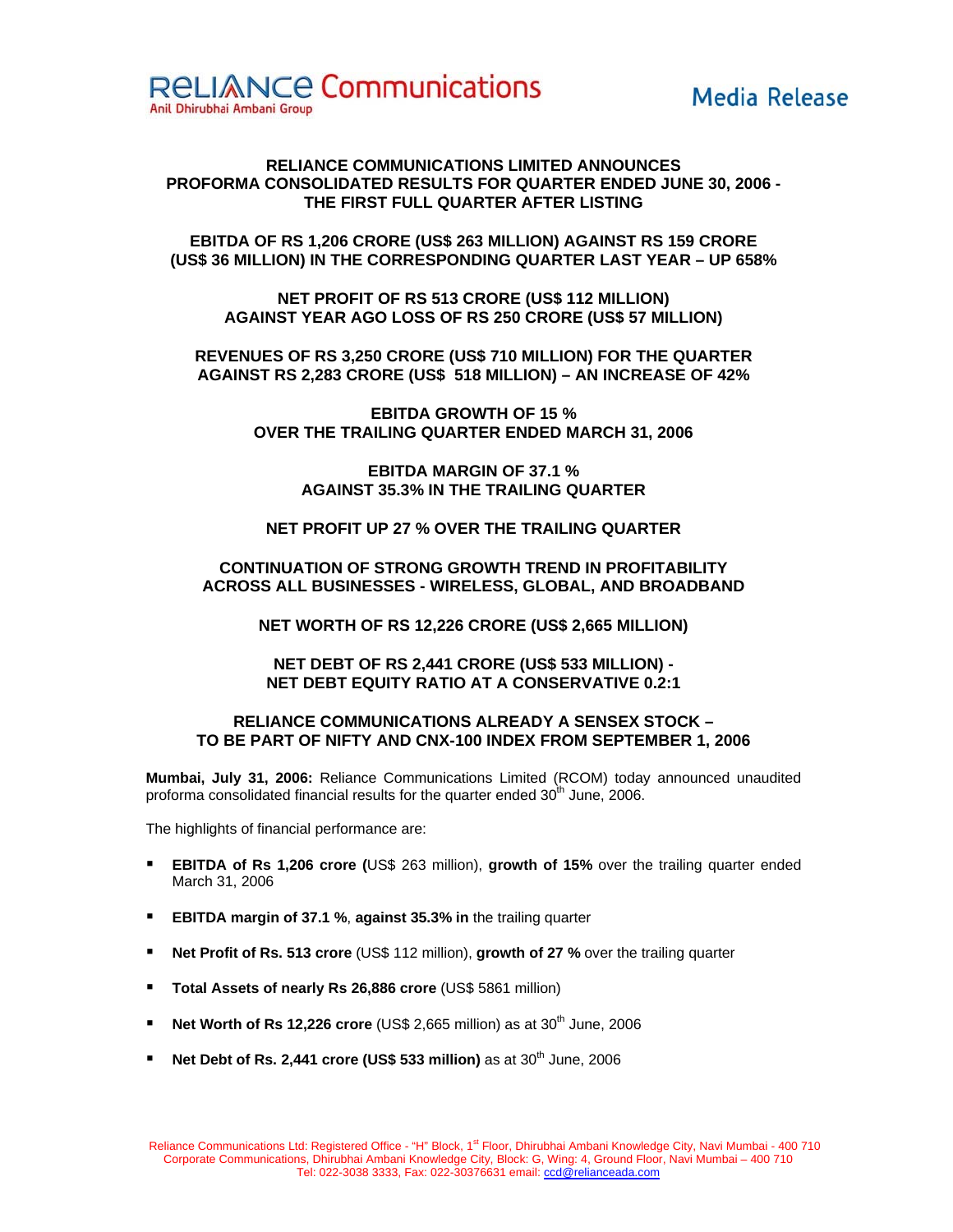The proforma consolidated financial results relate to RCOM and its operating companies, including inter alia Reliance Infocomm Limited (RIC), Reliance Communications Infrastructure Limited (RCIL), Reliance Telecom Limited (RTL), and FLAG Telecom Limited (FLAG).

In the interests of better disclosure, and to assist investors in understanding overall performance of RCOM, the proforma numbers have been prepared as if the proposed corporate reorganization (previously announced) had been implemented for the quarter.

**The proforma numbers are based on a prudent and conservative accounting methodology, whereby revenues during the quarter from free incoming Lifetime plans have been deferred over a period of 48 months.** 

Commenting on the results, **Mr Anil Dhirubhai Ambani, Chairman, Reliance Communications Limited** said:

**"I am delighted at the sustained improvement in profitability, and expect the strong business momentum to continue for the rest of the financial year.** 

**EBITDA for the quarter increased 658% to Rs. 1,206 crore (US\$ 263 million), against Rs. 159 crore (US\$ 36 million) in the corresponding quarter last year.** 

**The company has earned a net profit of Rs. 513 crore (US\$ 112 million) in this quarter, against the year ago loss of Rs. 250 crore (US\$ 57 million)."** 

### **Corporate Developments**

## **Scheme of Amalgamation Approved by respective high courts within a record time of 120 days from the date of Board Approvals**

The scheme of Amalgamation and Arrangement (SoAA) for the amalgamation of Reliance Infocomm Ltd., Ambani Enterprises Ltd., Reliance Business Management Pvt. Ltd., Formax Commercial Pvt. Ltd., Reliance Communications Technologies Ltd., Reliance Software Solutions Pvt. Ltd., Reliance Communications Solutions Pvt. Ltd. and Panther Consultants Pvt. Ltd. and Demerger of the Network division of the Reliance Communications Infrastructure Ltd., with the Company have been approved by the respective High Courts.

Upon effectiveness of the Scheme and allotment of new equity shares of the Company, the paid up equity capital of the company will stand increased to 204,46,14,990 shares of Rs. 5 each fully paid up, and RCIL as also FLAG Telecom will become wholly owned subsidiaries of the company.

## **Reliance Communications wins FLAG Arbitration against VSNL – FLAG's capacity to increase exponentially**

During the quarter, the International Court of Arbitration has decided, in favour of the Company and against VSNL, the Arbitration relating to FLAG's right to upgrade the capacity in India on FLAG Europe – Asia cable. As a result, FLAG's capacity for International traffic from India will be enhanced immediately by 140 Gigabytes. FLAG also has the right to equip capacity to any level.

## **Conservative Accounting – Proactive Extraordinary Expenditure provision for Subscriber verification costs**

The regulatory authorities may require verification/ re-verification of all subscribers. The company estimates the cost of such an exercise in a full year at Rs 60 crore. Accordingly, on a conservative basis, an amount of Rs. 15 crore has been provided in this quarter to meet the cost of any such exercise.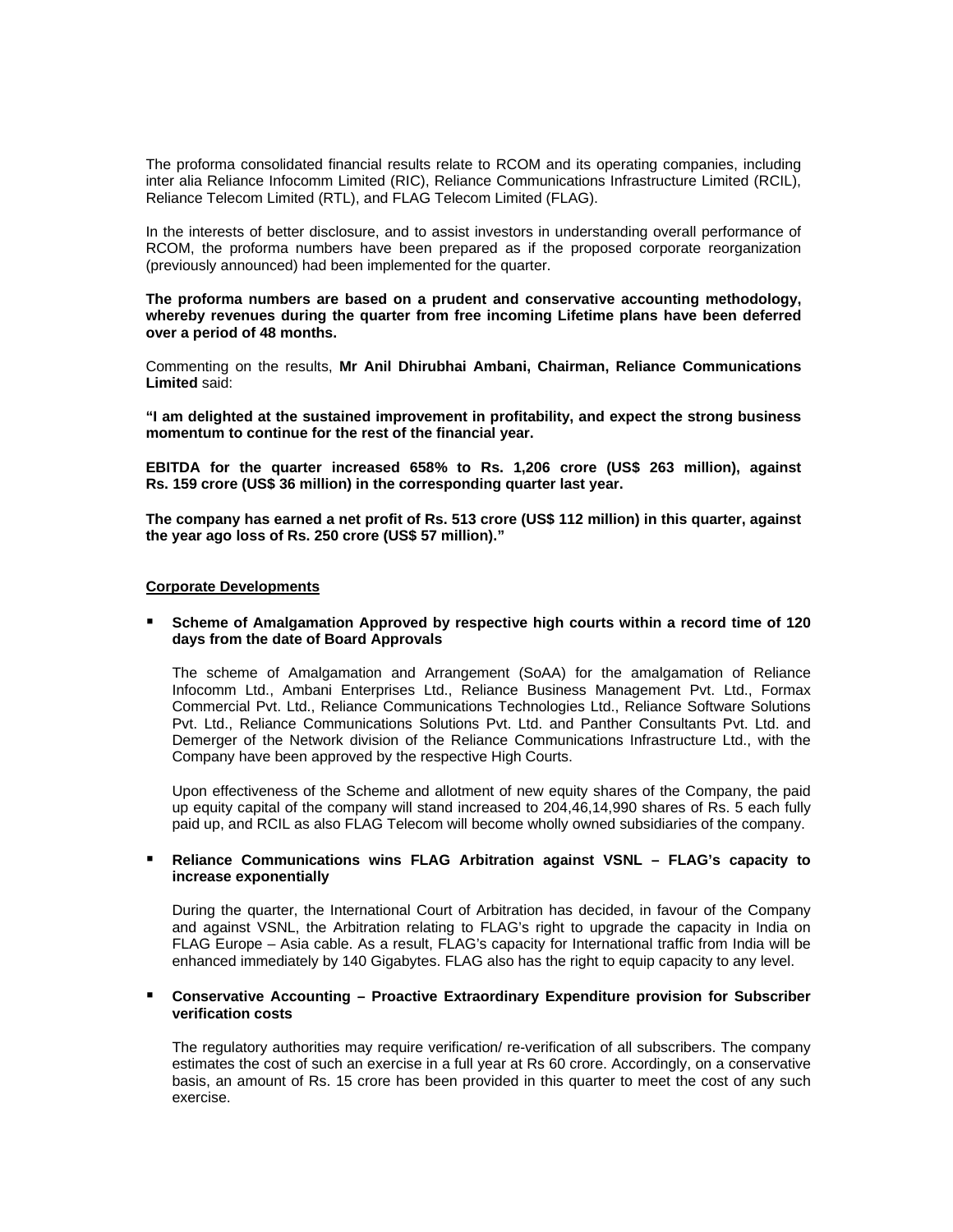## **Business Review**

### **Wireless**

As at  $30<sup>th</sup>$  June, 2006, the Company had 22.52 million wireless customers on its network, representing a market share of 20.6% of the All India wireless market.

Users of wireless multi media services increased 24% to 7.9 million as on  $30<sup>th</sup>$  June 2006, from 6.4 million users as on 31 $\mathrm{^{st}}$  March 2006, continuing the strong upward trend in usage of these services by our customers.

Revenues of the Wireless business increased 15% sequentially, from Rs. 2,120 crore (US\$ 480 million) to Rs. 2,432 crore (US\$ 535 million).

EBIDTA increased from Rs. 757crore (US\$ 170 million) to Rs. 875 crore (US\$ 192 million) – an increase of 16% sequentially.

## **Global**

In an increasingly competitive wholesale ILD market, we maintained our leadership with a market share of over 40%.

In the retail ILD market, we continued to experience strong growth in our overseas Reliance India call franchise. Active customers have now crossed the 0.6 million threshold. We are currently expanding the virtual calling cards to several new countries where this a significant non –resident Indian population.

New contract values for sales of Indefeasible rights of use (IRU) by FLAG once again reached a record level in the quarter ended  $30<sup>th</sup>$  June, 2006. We continued winning major long-term contracts, including notable multi-gigabyte capacity sales to Deutsche Telekom in the trans-atlantic segment and China Netcom in the trans-pacific segment.

## **Global business experienced strong margin expansion and growth in profitability. EBITDA during the quarter increased 8%. EBITDA margins increased from 18.6% to 23%.**

## **Broadband**

Our broadband operations continued to focus on directly connecting buildings in the top 30 cities in India. The number of buildings on-net increased 77% to 1,80,759 from 1,01,741 at the end of the prior quarter. We have geared up our construction activity, leveraging the existing optic fibre in the ground, to accelerate the roll out.

The number of access lines increased to 256,000 from 217,000 at the end of the prior quarter. The take up rate for our services has been consistently strong in the quarters following the activation of each building on-net.

**Broadband achieved revenue growth of 16.6 % sequentially, and an EBITDA margin of 38.8% as compared to 31.1%.**

### **Financial Review**

**Driven by strong focus on improving product portfolio, and focus on driving cost efficiencies, we achieved significant growth in profitability.**